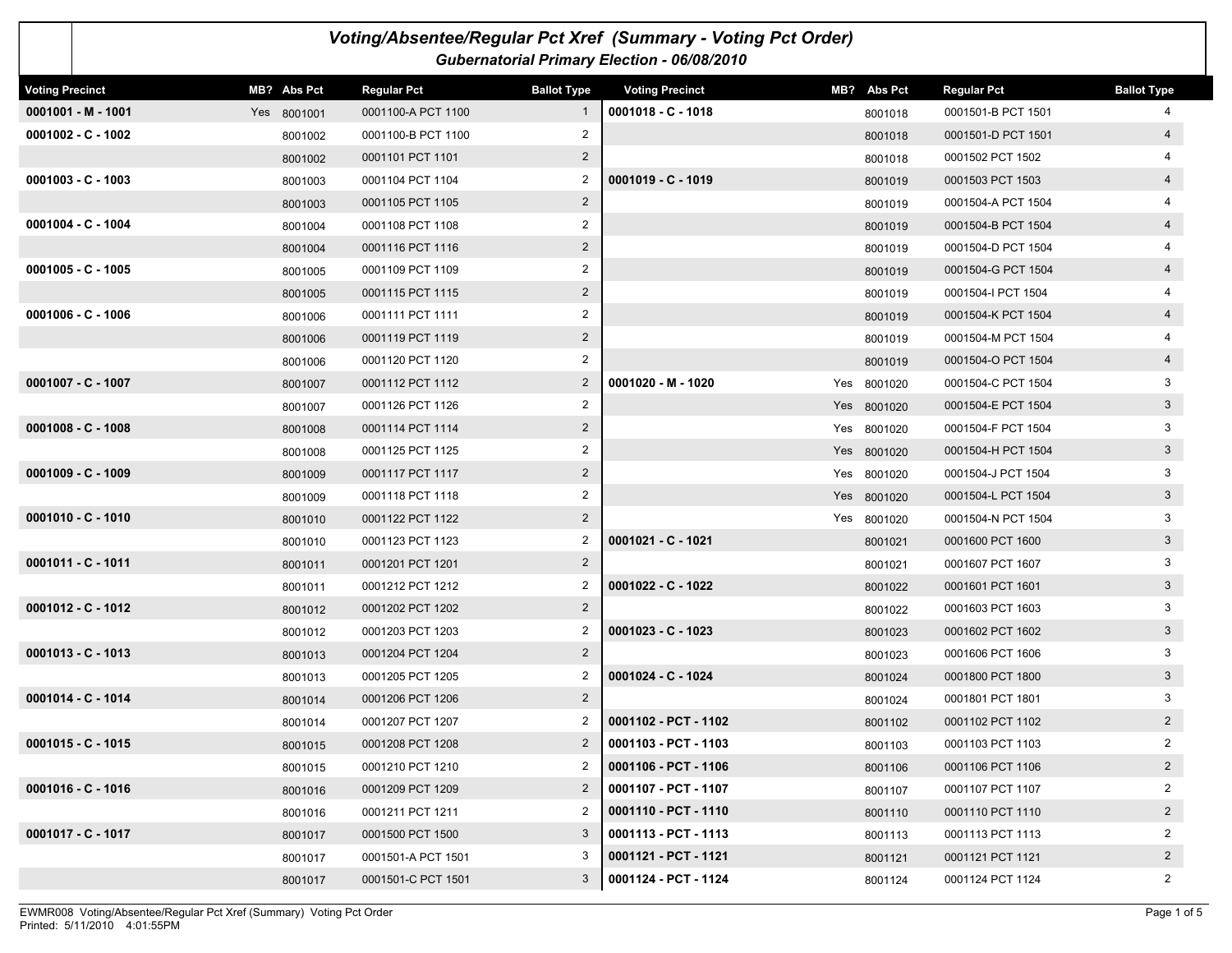| <b>Voting Precinct</b> |     | MB? Abs Pct | <b>Regular Pct</b> | <b>Ballot Type</b> | <b>Voting Precinct</b> | MB? Abs Pct | <b>Regular Pct</b> | <b>Ballot Type</b> |
|------------------------|-----|-------------|--------------------|--------------------|------------------------|-------------|--------------------|--------------------|
| 0001604 - PCT - 1604   |     | 8001604     | 0001604 PCT 1604   | 3                  | 0002015 - M - 2015     | Yes 8002015 | 0002505-C PCT 2505 | 11                 |
| 0001605 - PCT - 1605   |     | 8001605     | 0001605 PCT 1605   | 3                  |                        | Yes 8002015 | 0002505-D PCT 2505 | 11                 |
| 0001701 - PCT - 1701   |     | 8001701     | 0001701 PCT 1701   | $3\overline{3}$    |                        | Yes 8002015 | 0002505-E PCT 2505 | 11                 |
| $0002001 - C - 2001$   |     | 8002001     | 0002103 PCT 2103   | 5                  |                        | Yes 8002015 | 0002506-B PCT 2506 | 11                 |
|                        |     | 8002001     | 0002104 PCT 2104   | $5\overline{)}$    |                        | Yes 8002015 | 0002802-A PCT 2802 | 11                 |
| $0002002 - C - 2002$   |     | 8002002     | 0002110 PCT 2110   | 5                  | 0002016 - C - 2016     | 8002016     | 0002600 PCT 2600   | 9                  |
|                        |     | 8002002     | 0002111-A PCT 2111 | 5 <sup>5</sup>     |                        | 8002016     | 0002602 PCT 2602   | 9                  |
| $0002003 - M - 2003$   | Yes | 8002003     | 0002111-B PCT 2111 | 6                  | 0002017 - M - 2017     | Yes 8002017 | 0002603 PCT 2603   | 9                  |
|                        |     | Yes 8002003 | 0002112-C PCT 2112 | $6\overline{6}$    |                        | Yes 8002017 | 0002802-C PCT 2802 | 9                  |
| $0002004 - C - 2004$   |     | 8002004     | 0002112-A PCT 2112 | 5                  |                        | Yes 8002017 | 0002803 PCT 2803   | 9                  |
|                        |     | 8002004     | 0002112-B PCT 2112 | $5^{\circ}$        | 0002018 - M - 2018     | Yes 8002018 | 0002700 PCT 2700   | 9                  |
|                        |     | 8002004     | 0002112-D PCT 2112 | 5                  | $0002019 - C - 2019$   | 8002019     | 0002800 PCT 2800   | 9                  |
|                        |     | 8002004     | 0002112-E PCT 2112 | 5 <sup>5</sup>     |                        | 8002019     | 0002801 PCT 2801   | 9                  |
| $0002005 - C - 2005$   |     | 8002005     | 0002200 PCT 2200   | 7                  | 0002020 - M - 2020     | Yes 8002020 | 0002802-B PCT 2802 | 11                 |
|                        |     | 8002005     | 0002203-B PCT 2203 | $7\overline{ }$    | 0002021 - M - 2021     | Yes 8002021 | 0002903-A PCT 2903 | 13                 |
|                        |     | 8002005     | 0002204-B PCT 2204 | $\overline{7}$     |                        | Yes 8002021 | 0002903-C PCT 2903 | 13                 |
| $0002006 - C - 2006$   |     | 8002006     | 0002201 PCT 2201   | $\overline{7}$     |                        | Yes 8002021 | 0002904-A PCT 2904 | 13                 |
|                        |     | 8002006     | 0002202 PCT 2202   | $\overline{7}$     | 0002022 - C - 2022     | 8002022     | 0002903-B PCT 2903 | 12                 |
| 0002007 - M - 2007     |     | Yes 8002007 | 0002203-A PCT 2203 | 8                  |                        | 8002022     | 0002903-D PCT 2903 | 12                 |
|                        |     | Yes 8002007 | 0002204-A PCT 2204 | 8                  |                        | 8002022     | 0002906 PCT 2906   | 12 <sup>°</sup>    |
| $0002008 - C - 2008$   |     | 8002008     | 0002208 PCT 2208   | $7\overline{ }$    | $0002023 - C - 2023$   | 8002023     | 0002904-B PCT 2904 | 12 <sup>2</sup>    |
|                        |     | 8002008     | 0002209 PCT 2209   | $\overline{7}$     |                        | 8002023     | 0002905 PCT 2905   | 12                 |
| $0002009 - C - 2009$   |     | 8002009     | 0002210 PCT 2210   | $\overline{7}$     | 0002101 - PCT - 2101   | 8002101     | 0002101 PCT 2101   | 5 <sub>5</sub>     |
|                        |     | 8002009     | 0002211 PCT 2211   | $\overline{7}$     | 0002102 - PCT - 2102   | 8002102     | 0002102 PCT 2102   | 5                  |
| $0002010 - C - 2010$   |     | 8002010     | 0002212 PCT 2212   | $7\overline{ }$    | 0002107 - PCT - 2107   | 8002107     | 0002107 PCT 2107   | 5 <sub>5</sub>     |
|                        |     | 8002010     | 0002213 PCT 2213   | 7                  | 0002108 - PCT - 2108   | 8002108     | 0002108 PCT 2108   | 5                  |
| 0002011 - C - 2011     |     | 8002011     | 0002400 PCT 2400   | 10 <sup>°</sup>    | 0002109 - PCT - 2109   | 8002109     | 0002109 PCT 2109   | 5 <sup>5</sup>     |
|                        |     | 8002011     | 0002401 PCT 2401   | 10                 | 0002205 - PCT - 2205   | 8002205     | 0002205 PCT 2205   | $7\overline{ }$    |
| $0002012 - C - 2012$   |     | 8002012     | 0002500 PCT 2500   | 9                  | 0002206 - PCT - 2206   | 8002206     | 0002206 PCT 2206   | $7\overline{ }$    |
|                        |     | 8002012     | 0002501 PCT 2501   | 9                  | 0002207 - PCT - 2207   | 8002206     | 0002207 PCT 2207   | $7\overline{ }$    |
| $0002013 - C - 2013$   |     | 8002013     | 0002502 PCT 2502   | 9                  | 0002301 - PCT - 2301   | 8002301     | 0002301 PCT 2301   | 9                  |
|                        |     | 8002013     | 0002503 PCT 2503   | 9                  | 0002302 - PCT - 2302   | 8002302     | 0002302 PCT 2302   | 9                  |
| 0002014 - C - 2014     |     | 8002014     | 0002504 PCT 2504   | 9                  | 0002303 - PCT - 2303   | 8002303     | 0002303 PCT 2303   | 9                  |
|                        |     | 8002014     | 0002505-A PCT 2505 | 9                  | 0002304 - PCT - 2304   | 8002304     | 0002304 PCT 2304   | 9                  |
|                        |     | 8002014     | 0002505-B PCT 2505 | 9                  | 0002305 - PCT - 2305   | 8002305     | 0002305 PCT 2305   | 9                  |
|                        |     | 8002014     | 0002505-F PCT 2505 | 9                  | 0002306 - PCT - 2306   | 8002306     | 0002306 PCT 2306   | 9                  |
|                        |     | 8002014     | 0002506-A PCT 2506 | 9                  | 0002402 - PCT - 2402   | 8002402     | 0002402 PCT 2402   | 10 <sub>1</sub>    |
|                        |     | 8002014     | 0002506-C PCT 2506 | 9                  | 0002601 - PCT - 2601   | 8002601     | 0002601 PCT 2601   | 9                  |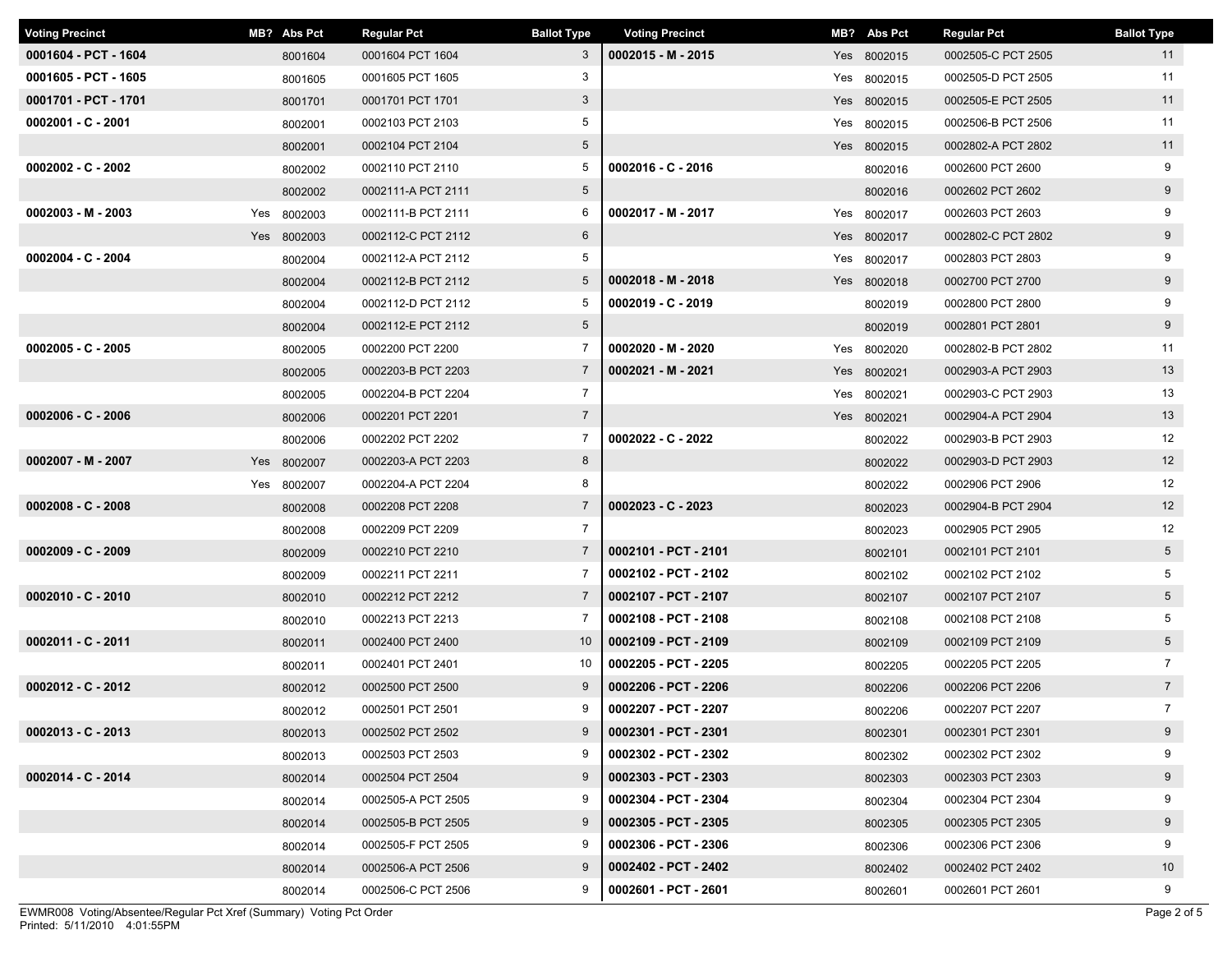| <b>Voting Precinct</b> | MB? Abs Pct | <b>Regular Pct</b> | <b>Ballot Type</b> | <b>Voting Precinct</b> | MB? Abs Pct | <b>Regular Pct</b> | <b>Ballot Type</b> |
|------------------------|-------------|--------------------|--------------------|------------------------|-------------|--------------------|--------------------|
| 0002701 - PCT - 2701   | 8002701     | 0002701 PCT 2701   | 9                  | 0003017 - M - 3017     | Yes 8003017 | 0003702 PCT 3702   | 16                 |
| 0002902 - PCT - 2902   | 8002902     | 0002902 PCT 2902   | 12                 | $0003018 - C - 3018$   | 8003018     | 0003800 PCT 3800   | 16                 |
| 0002907 - PCT - 2907   | 8002907     | 0002907 PCT 2907   | 12                 |                        | 8003018     | 0003801 PCT 3801   | 16                 |
| 0002908 - PCT - 2908   | 8002908     | 0002908 PCT 2908   | 12                 | 0003104 - PCT - 3104   | 8003104     | 0003104 PCT 3104   | 14                 |
| $0003001 - C - 3001$   | 8003001     | 0003100 PCT 3100   | 14                 | 0003105 - PCT - 3105   | 8003105     | 0003105 PCT 3105   | 14                 |
|                        | 8003001     | 0003101 PCT 3101   | 14                 | 0003106 - PCT - 3106   | 8003106     | 0003106 PCT 3106   | 14                 |
| $0003002 - C - 3002$   | 8003002     | 0003102 PCT 3102   | 14                 | 0003107 - PCT - 3107   | 8003107     | 0003107 PCT 3107   | 14                 |
|                        | 8003002     | 0003103 PCT 3103   | 14                 | 0003204 - PCT - 3204   | 8003204     | 0003204 PCT 3204   | 14                 |
| $0003003 - C - 3003$   | 8003003     | 0003201 PCT 3201   | 14                 | 0003207 - PCT - 3207   | 8003207     | 0003207 PCT 3207   | 14                 |
|                        | 8003003     | 0003213 PCT 3213   | 14                 | 0003216 - PCT - 3216   | 8003216     | 0003216 PCT 3216   | 14                 |
|                        | 8003003     | 0003215 PCT 3215   | 14                 | 0003301 - PCT - 3301   | 8003301     | 0003301 PCT 3301   | 14                 |
| $0003004 - C - 3004$   | 8003004     | 0003202 PCT 3202   | 14                 | 0003302 - PCT - 3302   | 8003302     | 0003302 PCT 3302   | 14                 |
|                        | 8003004     | 0003203 PCT 3203   | 14                 | 0003303 - PCT - 3303   | 8003303     | 0003303 PCT 3303   | 14                 |
| $0003005 - C - 3005$   | 8003005     | 0003205 PCT 3205   | 14                 | 0003304 - PCT - 3304   | 8003304     | 0003304 PCT 3304   | 14                 |
|                        | 8003005     | 0003206 PCT 3206   | 14                 | 0003305 - PCT - 3305   | 8003305     | 0003305 PCT 3305   | 14                 |
| $0003006 - C - 3006$   | 8003006     | 0003208 PCT 3208   | 14                 | 0003306 - PCT - 3306   | 8003306     | 0003306 PCT 3306   | 14                 |
|                        | 8003006     | 0003210 PCT 3210   | 14                 | 0003401 - PCT - 3401   | 8003401     | 0003401 PCT 3401   | 15                 |
| 0003007 - C - 3007     | 8003007     | 0003209 PCT 3209   | 14                 | 0003402 - PCT - 3402   | 8003402     | 0003402 PCT 3402   | 15                 |
|                        | 8003007     | 0003211 PCT 3211   | 14                 | 0003503 - PCT - 3503   | 8003503     | 0003503 PCT 3503   | 16                 |
|                        | 8003007     | 0003212 PCT 3212   | 14                 | 0003600 - PCT - 3600   | 8003600     | 0003600 PCT 3600   | 16                 |
| $0003008 - C - 3008$   | 8003008     | 0003214 PCT 3214   | 14                 | 0003704 - PCT - 3704   | 8003704     | 0003704 PCT 3704   | 16                 |
|                        | 8003008     | 0003217 PCT 3217   | 14                 | 0003705 - PCT - 3705   | 8003705     | 0003705 PCT 3705   | 16                 |
| $0003009 - C - 3009$   | 8003009     | 0003307 PCT 3307   | 14                 | $0004001 - C - 4001$   | 8004001     | 0004100 PCT 4100   | 17                 |
|                        | 8003009     | 0003308 PCT 3308   | 14                 |                        | 8004001     | 0004102 PCT 4102   | 17                 |
| $0003010 - C - 3010$   | 8003010     | 0003500 PCT 3500   | 16                 | $0004002 - M - 4002$   | Yes 8004002 | 0004104 PCT 4104   | 17                 |
|                        | 8003010     | 0003507 PCT 3507   | 16                 | $0004003 - M - 4003$   | Yes 8004003 | 0004201 PCT 4201   | 17                 |
| 0003011 - C - 3011     | 8003011     | 0003501 PCT 3501   | 16                 | $0004004 - M - 4004$   | Yes 8004004 | 0004202-A PCT 4202 | 17                 |
|                        | 8003011     | 0003508 PCT 3508   | 16                 |                        | Yes 8004004 | 0004202-C PCT 4202 | 17                 |
| $0003012 - C - 3012$   | 8003012     | 0003502 PCT 3502   | 16                 |                        | Yes 8004004 | 0004203-A PCT 4203 | 17                 |
|                        | 8003012     | 0003506 PCT 3506   | 16                 |                        | Yes 8004004 | 0004301-D PCT 4301 | 17                 |
| $0003013 - C - 3013$   | 8003013     | 0003504 PCT 3504   | 16                 |                        | Yes 8004004 | 0004301-E PCT 4301 | 17                 |
|                        | 8003013     | 0003505 PCT 3505   | 16                 |                        | Yes 8004004 | 0004301-F PCT 4301 | 17                 |
| $0003014 - C - 3014$   | 8003014     | 0003601 PCT 3601   | 16                 | $0004005 - C - 4005$   | 8004005     | 0004202-B PCT 4202 | 18                 |
|                        | 8003014     | 0003602 PCT 3602   | 16                 |                        | 8004005     | 0004202-D PCT 4202 | 18                 |
| $0003015 - C - 3015$   | 8003015     | 0003700 PCT 3700   | 16                 |                        | 8004005     | 0004203-B PCT 4203 | 18                 |
|                        | 8003015     | 0003706 PCT 3706   | 16                 | $0004006 - M - 4006$   | Yes 8004006 | 0004250 PCT 4250   | 19                 |
| $0003016 - C - 3016$   | 8003016     | 0003701 PCT 3701   | 16                 |                        | Yes 8004006 | 0004800-B PCT 4800 | 19                 |
|                        | 8003016     | 0003703 PCT 3703   | 16                 | 0004007 - C - 4007     | 8004007     | 0004301-A PCT 4301 | 20                 |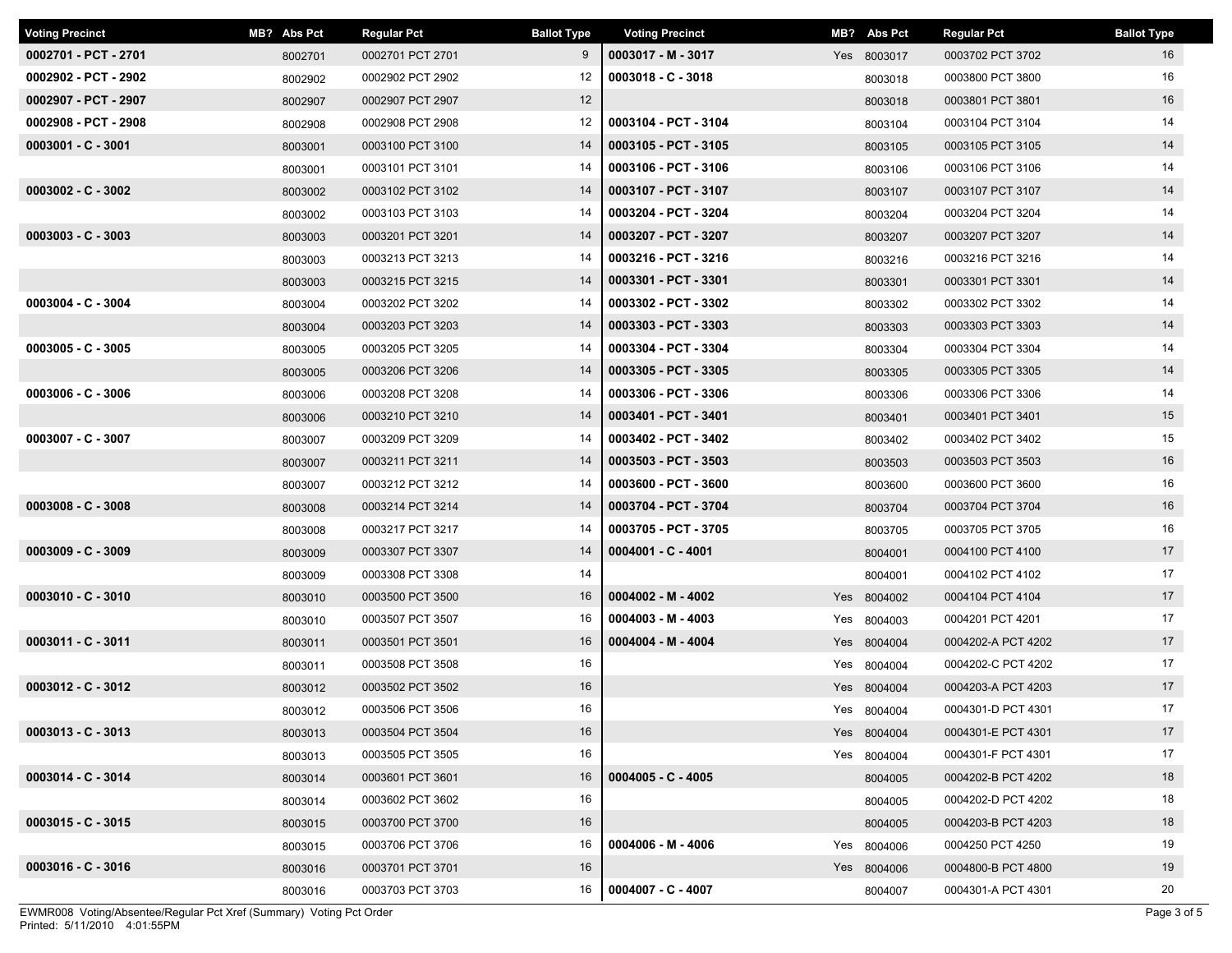| <b>Voting Precinct</b> | MB? Abs Pct | <b>Regular Pct</b> | <b>Ballot Type</b> | <b>Voting Precinct</b> | MB? Abs Pct | <b>Regular Pct</b> | <b>Ballot Type</b> |
|------------------------|-------------|--------------------|--------------------|------------------------|-------------|--------------------|--------------------|
| $0004007 - C - 4007$   | 8004007     | 0004301-B PCT 4301 | 20                 | 0004709 - PCT - 4709   | 8004709     | 0004709 PCT 4709   | 17                 |
|                        | 8004007     | 0004301-C PCT 4301 | 20                 | 0004806 - PCT - 4806   | 8004806     | 0004806 PCT 4806   | 22                 |
|                        | 8004007     | 0004301-G PCT 4301 | 20                 | $0005001 - M - 5001$   | Yes 8005001 | 0005101-A PCT 5101 | 23                 |
|                        | 8004007     | 0004301-H PCT 4301 | 20                 |                        | Yes 8005001 | 0005102-A PCT 5102 | 23                 |
| $0004008 - C - 4008$   | 8004008     | 0004303 PCT 4303   | 17                 |                        | Yes 8005001 | 0005201-B PCT 5201 | 23                 |
|                        | 8004008     | 0004304 PCT 4304   | 17                 |                        | Yes 8005001 | 0005202-A PCT 5202 | 23                 |
| $0004009 - C - 4009$   | 8004009     | 0004306 PCT 4306   | 17                 |                        | Yes 8005001 | 0005203-A PCT 5203 | 23                 |
|                        | 8004009     | 0004307 PCT 4307   | 17                 |                        | Yes 8005001 | 0005204-A PCT 5204 | 23                 |
| $0004010 - C - 4010$   | 8004010     | 0004402 PCT 4402   | 17                 | $0005002 - C - 5002$   | 8005002     | 0005101-B PCT 5101 | 24                 |
|                        | 8004010     | 0004403 PCT 4403   | 17                 | $0005003 - C - 5003$   | 8005003     | 0005102-B PCT 5102 | 24                 |
| 0004011 - C - 4011     | 8004011     | 0004501-B PCT 4501 | 18                 | $0005004 - C - 5004$   | 8005004     | 0005200 PCT 5200   | 24                 |
| $0004012 - C - 4012$   | 8004012     | 0004502-B PCT 4502 | 18                 |                        | 8005004     | 0005210-B PCT 5210 | 24                 |
| $0004013 - C - 4013$   | 8004013     | 0004700 PCT 4700   | 17                 | $0005005 - C - 5005$   | 8005005     | 0005201-A PCT 5201 | 24                 |
|                        | 8004013     | 0004702 PCT 4702   | 17                 | $0005006 - C - 5006$   | 8005006     | 0005202-B PCT 5202 | 24                 |
| 0004014 - C - 4014     | 8004014     | 0004701 PCT 4701   | 17                 | $0005007 - C - 5007$   | 8005007     | 0005203-B PCT 5203 | 24                 |
|                        | 8004014     | 0004705 PCT 4705   | 17                 | $0005008 - C - 5008$   | 8005008     | 0005204-B PCT 5204 | 24                 |
|                        | 8004014     | 0004706 PCT 4706   | 17                 | $0005009 - M - 5009$   | Yes 8005009 | 0005205-A PCT 5205 | 23                 |
| $0004015 - C - 4015$   | 8004015     | 0004703 PCT 4703   | 17                 |                        | Yes 8005009 | 0005206-A PCT 5206 | 23                 |
|                        | 8004015     | 0004704 PCT 4704   | 17                 |                        | Yes 8005009 | 0005207-A PCT 5207 | 23                 |
| $0004016 - C - 4016$   | 8004016     | 0004800-A PCT 4800 | 22                 |                        | Yes 8005009 | 0005208-A PCT 5208 | 23                 |
| $0004017 - M - 4017$   | Yes 8004017 | 0004803 PCT 4803   | 22                 |                        | Yes 8005009 | 0005209-C PCT 5209 | 23                 |
| $0004018 - M - 4018$   | Yes 8004018 | 0004501-A PCT 4501 | 17                 |                        | Yes 8005009 | 0005210-A PCT 5210 | 23                 |
|                        | Yes 8004018 | 0004502-A PCT 4502 | 17                 | $0005010 - C - 5010$   | 8005010     | 0005205-B PCT 5205 | 24                 |
|                        | Yes 8004018 | 0004901 PCT 4901   | 17                 | $0005011 - C - 5011$   | 8005011     | 0005206-B PCT 5206 | 24                 |
|                        | Yes 8004018 | 0004902 PCT 4902   | 17                 | $0005012 - C - 5012$   | 8005012     | 0005207-B PCT 5207 | 24                 |
| 0004101 - PCT - 4101   | 8004101     | 0004101 PCT 4101   | 17                 | $0005013 - C - 5013$   | 8005013     | 0005208-B PCT 5208 | 24                 |
| 0004103 - PCT - 4103   | 8004103     | 0004103 PCT 4103   | 17                 |                        | 8005013     | 0005208-C PCT 5208 | 24                 |
| 0004200 - PCT - 4200   | 8004200     | 0004200 PCT 4200   | 17                 | $0005014 - C - 5014$   | 8005014     | 0005209-A PCT 5209 | 24                 |
| 0004300 - PCT - 4300   | 8004300     | 0004300 PCT 4300   | 17                 |                        | 8005014     | 0005209-B PCT 5209 | 24                 |
| 0004302 - PCT - 4302   | 8004302     | 0004302 PCT 4302   | 17                 | $0005015 - C - 5015$   | 8005015     | 0005211 PCT 5211   | 24                 |
| 0004305 - PCT - 4305   | 8004305     | 0004305 PCT 4305   | 17                 |                        | 8005015     | 0005213 PCT 5213   | 24                 |
| 0004400 - PCT - 4400   | 8004400     | 0004400 PCT 4400   | 17                 | $0005016 - M - 5016$   | Yes 8005016 | 0005212-A PCT 5212 | 24                 |
| 0004401 - PCT - 4401   | 8004401     | 0004401 PCT 4401   | 17                 |                        | Yes 8005016 | 0005300-B PCT 5300 | 24                 |
| 0004503 - PCT - 4503   | 8004503     | 0004503 PCT 4503   | 18                 | $0005017 - C - 5017$   | 8005017     | 0005212-B PCT 5212 | 23                 |
| 0004600 - PCT - 4600   | 8004600     | 0004600 PCT 4600   | 21                 | $0005018 - C - 5018$   | 8005018     | 0005217 PCT 5217   | 24                 |
| 0004601 - PCT - 4601   | 8004601     | 0004601 PCT 4601   | 21                 |                        | 8005018     | 0005219-B PCT 5219 | 24                 |
| 0004707 - PCT - 4707   | 8004707     | 0004707 PCT 4707   | 17                 | $0005019 - M - 5019$   | Yes 8005019 | 0005219-A PCT 5219 | 23                 |
| 0004708 - PCT - 4708   | 8004708     | 0004708 PCT 4708   | 17                 |                        | Yes 8005019 | 0005221-C PCT 5221 | 23                 |

Printed: 5/11/2010 4:01:55PM EWMR008 Voting/Absentee/Regular Pct Xref (Summary) Voting Pct Order Page 4 of 5